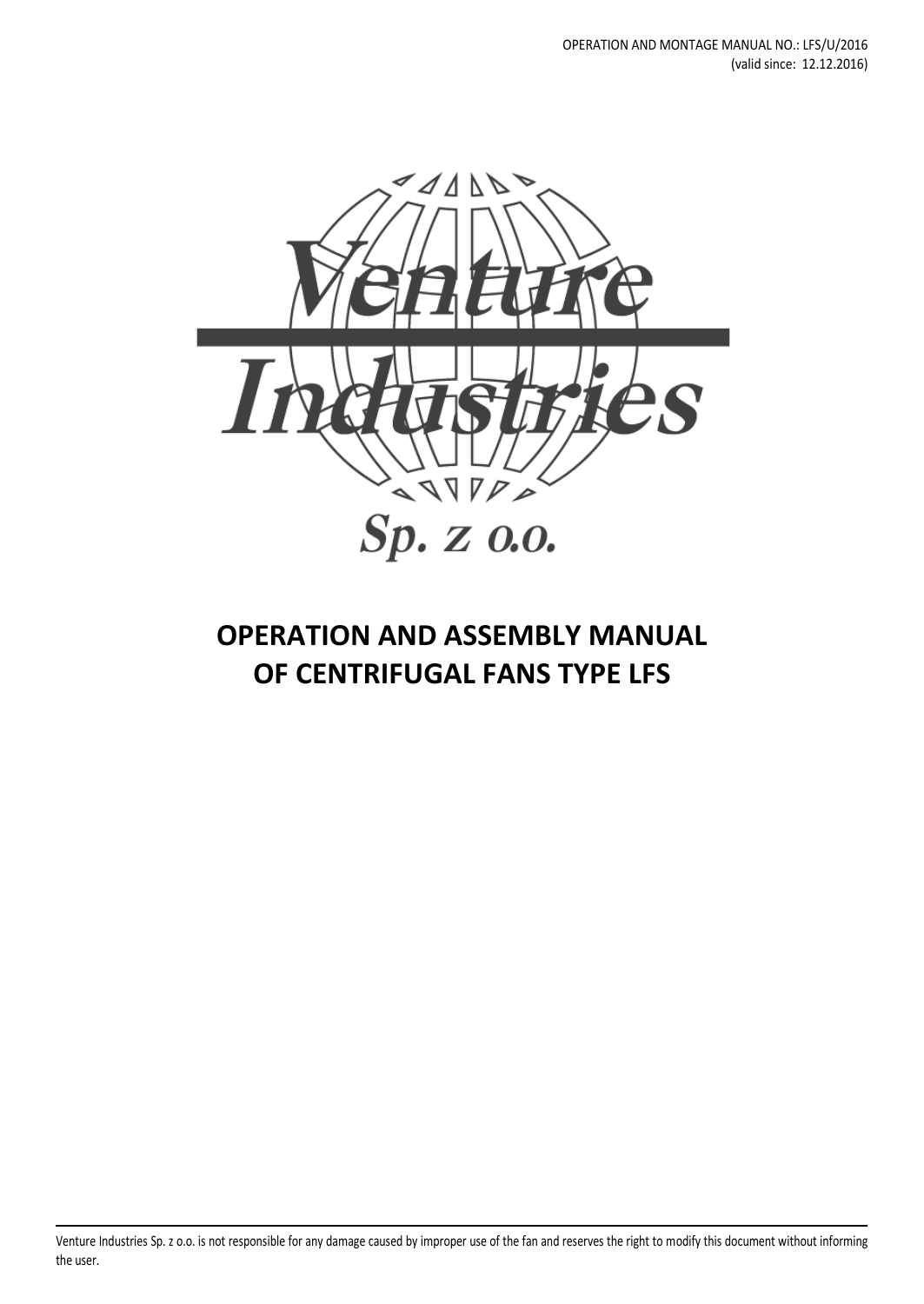

### **INTRODUCTION**

This manual covers fan listed on frontpage. It is source of information necessary for safe and proper use. Read this manual carefully before any use of the device, comply with it requirements and keep it in place with easy access for users and service. If case of any doubts about use of the fan, please contact with manufacturer.

Additional requirements about use of the unit can be found in electric motor documentation and markings - those requirements need to be met.

### **After receiving the device - check**

•whether the device is in compliance with order,

•whether the data on the rating plate are the same as desired.

•whether fan was not damaged during transport (e.g. there are no dents/cracks)

•whether a motor documentation (containing manual) is attached

**In case of any irregularities, contact with your dealer or Venture Industries Sp. z o.o. service**.

### **1. GENERAL INFORMATION**

#### **1.1 Information about device**

The fan is a not completed machine within the meaning of the Machinery Directive 2006/42/WE (please refer to the manufacturer's declaration – Appendix D).

Fan is designed for use by trained, qualified adult persons in industrial environment. The fan is not designed for household or similar use.

The device is designed to transport clean air and air containing certain chemcally agressive gases - required contact with manufacturer. **Do not transport the explosive mixtures**, solid elements, liquids, **substances that cause abrasion**, substances chemically reactive for fan consturction (see appendix E). Minimal temperature of transported medium is -20°C, maximum is determined on rating plate.

The fan must be protected from the weather (e.g. snow, rain, excessive sun radiation, lightning). The device is not designed to be installed outdoor. The fan surrounding cannot contain **explosive atmospheres**, substances causing abrasion, chemically aggressive substances, viscous substances, liquid, substances with high humidity. Maximum ambient temperature is determined on rating plate, minimum is -15°C.

The device must not be exposed to radiation (such as microwave, UV, laser, x-ray).

The impeller has been balanced in accordance with minimum G6.3 class ISO 1940-1, and general construction of the fan in accordance with cat. BV-3 ISO 14694

Description of construction of the fan has been included in Appendix E.

Additional information of the fan usage has been indicated on the device. Additional information have been included in Appendix A.

### **1.2 General risk and guidelines**

During entire fan life cycle pay particular attention to the **risk and guidelines** presented below:

### 1.2.1 moveable components

The fan is equipped with moveable components (impeller of the device, impeller of the motor, shaft cooling impeller). Contact with them may cause serious injury or death. The fan must not be used if covers (grids) and safety measures against contact with rotating parts have not been installed.

### 1.2.2 suction

The fan has high suction power. Clothing, hair, foreign particles, and even body elements can be easily sucked in. It is forbidden to approach the fan in "loose" clothing or reaching toward inlet of working fan and motor impeller. It need to be ensured, that no foreign body can be sucked in.

### 1.2.3 thrown elements

The air at the outlet of the fan has high energy. Elements sucked or placed inside the fan can be thrown with a high speed. The fan has stable, solid construction, but as a result of damage or improper use some parts (elements with high kinetic energy) may be thrown away. Make sure that before start and during operation of the fan there are no elements, that may be sucked in (pay special attention to fan inlet side) and there are no person in stream of transported medium (on inlet and outlet side). Do not approach in the immediate sorrounding of motor impeller. Do not use fan without proper inlet, outlet and moveable elements covers (grids).

### Unit is not made as gas-tight.

### 1.2.4 sharp edges

During manufacturing the fan sharp edges was grinded. However the fan may have edges touching which may cause injury. We recommend the use of relevant protective gloves.

### 1.2.5. inertness

The fan has a high inertness. In case of no permanent fix turning on the fan will lead to it uncontrolled movement. The unit can be turn on only after proper installation.

#### 1.2.6 noise

The sound pressure level is dependent on the operation point. Check the sound pressure level and if necessary use silencers and/or individual protection measures for personnel.

### 1.2.7 materials

In case of fire or transport of improper medium – fan parts can generate fumes hazardous to health.

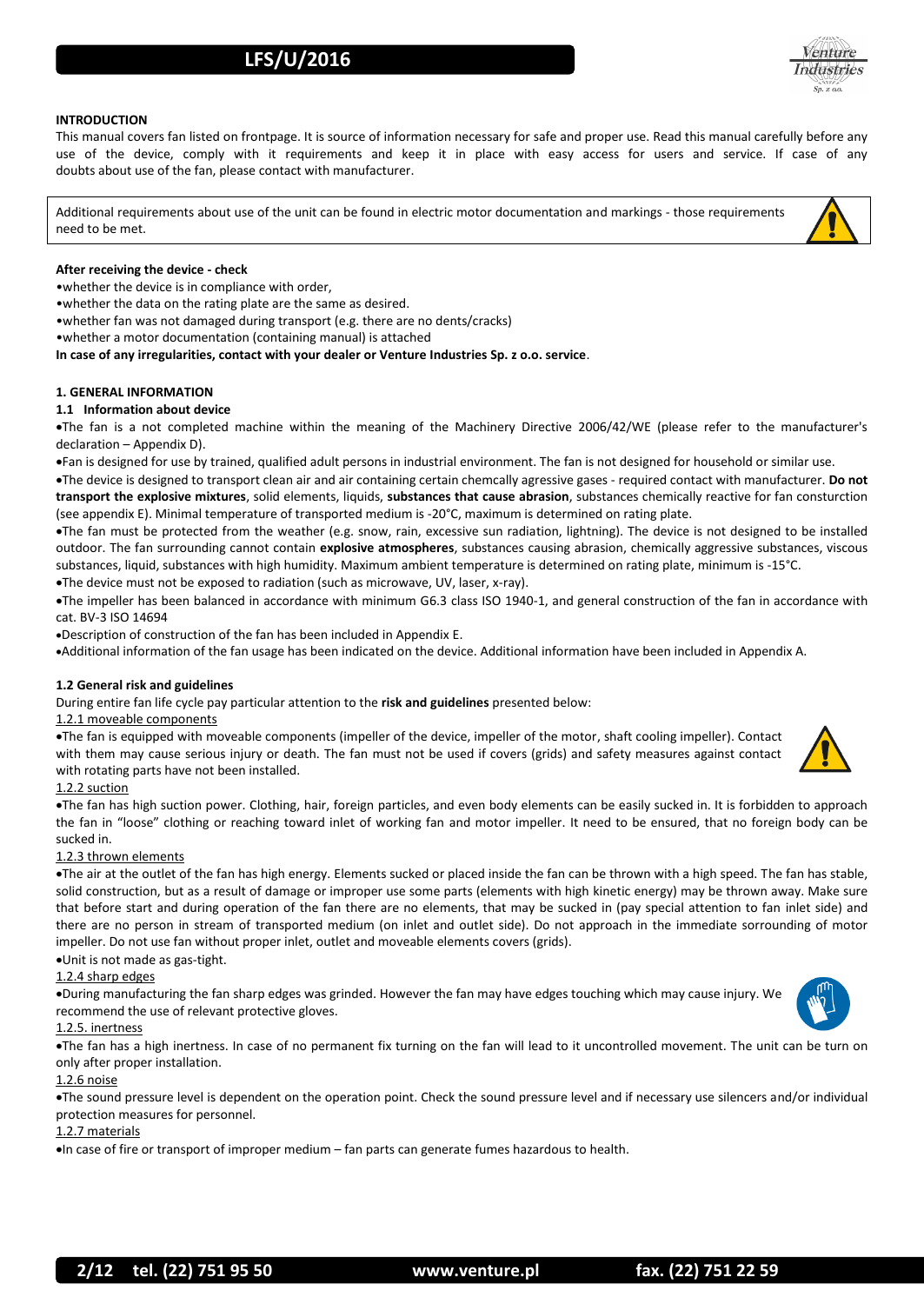

### 1.2.8. environment

The fan can make over and under pressure. In areas where a specified air pressure and the quantity of air are required (e.g. in places with combustion) make sure that there would be no deficit/excess of air.

### 1.2.9 temperature (hot surfaces)

The housing and fan elements take the temperature of transported medium. During work (e.g. as a result of compression process) the temperature of medium, housing and fan components increase. Electric motor heat up to high temperatures (especially when overloaded/overheated). The appropriate steps need to be made to prevent from fire and burns caused of high temperatures. **In case of fire – to extinguish a fire use fire extinguisher approved for electrical equipment and follow recommendation of fire department**.





### 1.2.10 unexpected start / connecting power supply

●Before undertaking any kind of work on fan (e.g. installation, maintenance and inspection, disassembly), it has to be completely and reliably disconnected (isolated) from power supply (check there is no voltage). It has to be ensured, that power supply will not be connected during work on fan and moveable parts are not moving.

Capacitor (only single phase fans) is still energized for certain period of time after turning off the power supply.

The appropriate steps need to be made in order to provide protection against electric shock and to prevent from access to electrical components by unauthorized person.

●Fan is not equipped with control system – the connecting of power supply causes immediate start-up. The device is not equipped with system, that would permanently shut it down in case of temporary power supply loss. It has to be ensured, that any dangerous or unpermitted event does not occur in case of temporary loss of power supply.



Thermal sensors installed in motor (if fitted) after tripping caused by motor overheat turn back to initial state after cooling down. It has to be ensured, that any dangerous or unpermitted event does not occur in case of action of thermal sensors and after motor cooling down.

●In case of impeller jamming – its unblocking may cause sudden movement. Appropriate steps need to be made in order to avoid impeller jamming. In case of impeller jamming, fan need to be completely disconnected from power supply and repaired.

●After disconnecting from power supply fan still works for certain time (moveable parts are moving) as a result of energy accumulation. 1.2.11 use

Improper installation and/or use may lead to damage of the device and occurrence of dangerous situation. The unit can by installed, maintained, dismantled and used only by qualified and authorized personnel, in accordance to safety rules and current regulations in the country of use (including proper electrical authorization). Personnel need to be familiar with reactions caused by the fan.

### **Using of fan in dismantled/uncompleted state is forbidden, e.g. without junction box cover.**

During the works (e.g. maintenance, installation) the fans surrounding needt to be protected from bystanders approach.

Any modifications of the unit are forbidden. Complicated maintenance work (such as dismantling the motor or impeller) need to be made by Venture Industries Sp. z o.o. service or with it permission - according to additional guidance. Improper assembly may lead to reduce the fan parameters, damage the unit and lead to the dangerous situation.

### 1.2.12 Accumulation of dust

Prevent the accumulation of dust, sediment on and inside the fan. Dirt accumulated on: grids – reduce the fan parameters; impeller – may lose it balance; housing and motor – can reduce the cooling; hot surfaces (see 1.2.9) – may ignite.

### 1.2.13 explosive atmospheres

Contact of the fan with explosive atmospheres cause in ignition. It is forbidden to contact the fan with explosive atmospheres.

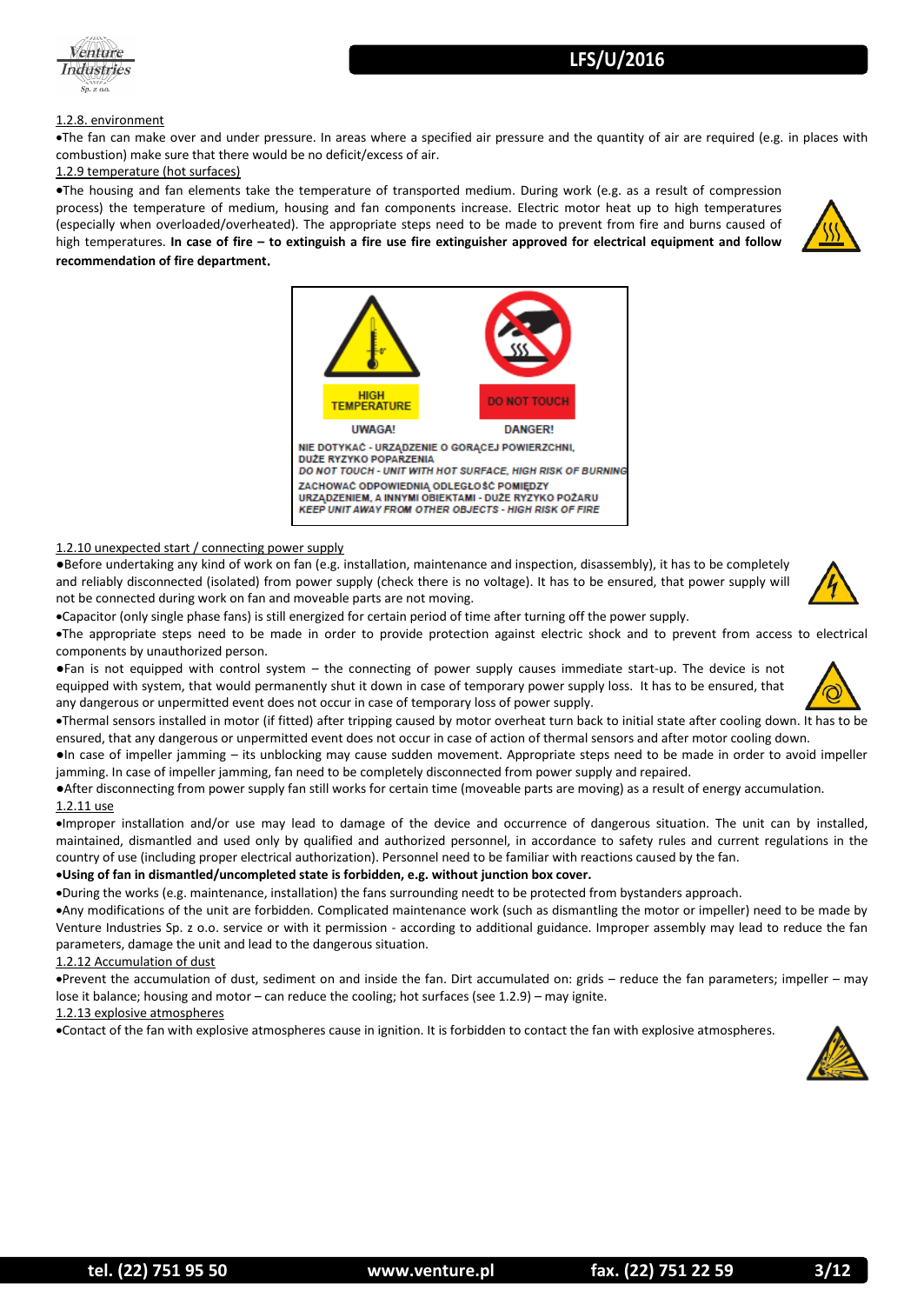

### **2. TRANSPORT AND STORAGE**

### **2.1 transport and storage guidelines**

•The fan need to be transported and stored in original packaging, without excessive shocks. The device must be protected from weather conditions, transported and stored in dry, well ventilated, and free from substances harmful to the device areas. The fan cannot by transported and stored in areas with fertilizers, chlorinated lime, acids and other aggressive chemicals. Fan need to be protected against foreign body entrance.

•Protect the fan against damage (including crush). After lifting unit it need to be put slowly.

•Do not lift the unit by motor elements (e.g. eye bolt), impeller, protection net. **During lifting the device must remain stable.**

•Do not approach lifted device. In case of breaking, falling device may cause serious injury or death.

It is recommended that storage time does not exceed one year. After long storage, before installation check the fan. (section 5).

### **3. ASSEMBLY AND INSTALLATION**

### **3.1 General information**

During installation follow the guidelines contained in section 1.2

The fan is a machine not ready for use (within the meaning of the Machinery Directive 2006/42/WE - before use of the device ensure conformity with requirements of Machinery Directive 2006/42/WE. After installation the device must meet the requirements included in EN ISO 12100, EN ISO 13857, EN ISO 13850 and EN 60204-1 standards. Additional information is included in Manufacturer Declaration (Appendix D).

Before installation remove temporary items that protect fan during transport and storage (e.g. box, foil, inlet and outlet caps – do not remove any guards) – Starting the fan with those items could lead to damage of the fan. Make sure that the fan is not damaged.

Ensure that there are no foreign bodies (e.g. mounting elements, tools) inside fan and near of the unit, the fan is properly secured after installation (the cover of connection box is closed and secured, the connecting elements are properly tightened). Technical acceptance need to be carried out in accordance with Appendix B.

During mechanical connection special attention need to be paid to prevent from falling sold objects into fan, which would lead to it damage.

### **3.2 Assembly information**

**.** Fans without base: Fan need to be mounted in possition presented on Fig1., with horizontal motor shaft (Other montage possitions are allowed only after manufacturer approval). Fan need to be mounted with use of inlet flange, outlet flange and motor feets (if used). For mounting - elements secured from looseing need to be used.

Fans with base: Fan need to by mounted in possition presented on Fig1., horizontal motor shaft possition, with base (A) on bottom (Note: depending on model - fan outlet possition may be different than on diagram). All holes placed in the base have to be used. Ventilation installation need to be connected to fan inlet and outlet flange. For mounting - elements secured from looseing need to be used.



Supporting construction has to be solid enough in order to carry the weight of the fan and generated vibration (including fan damage). The fan cannot be exposed to vibration.

Inlet and outlet covers need to be applied. Covers need to protect from touching the impeller according to ISO 13857.

Fan need to be secured from sucking foreign elements (see paragraph 1.2.3). Inlet and outlet covers must comply with IP20 (EN 60529). If there is still risk of sucking foreign objects - additional protection need to be used.

• It is recommended to apply measures minimizing transmission of vibration from/to the fan. For fans (with base) mounted in flexible form connecting on inlet and outlet side need to be also made in flexible form.

Keep safe distance between installed device and inflammable elements (special attention to hot surfaces of device need to be paid).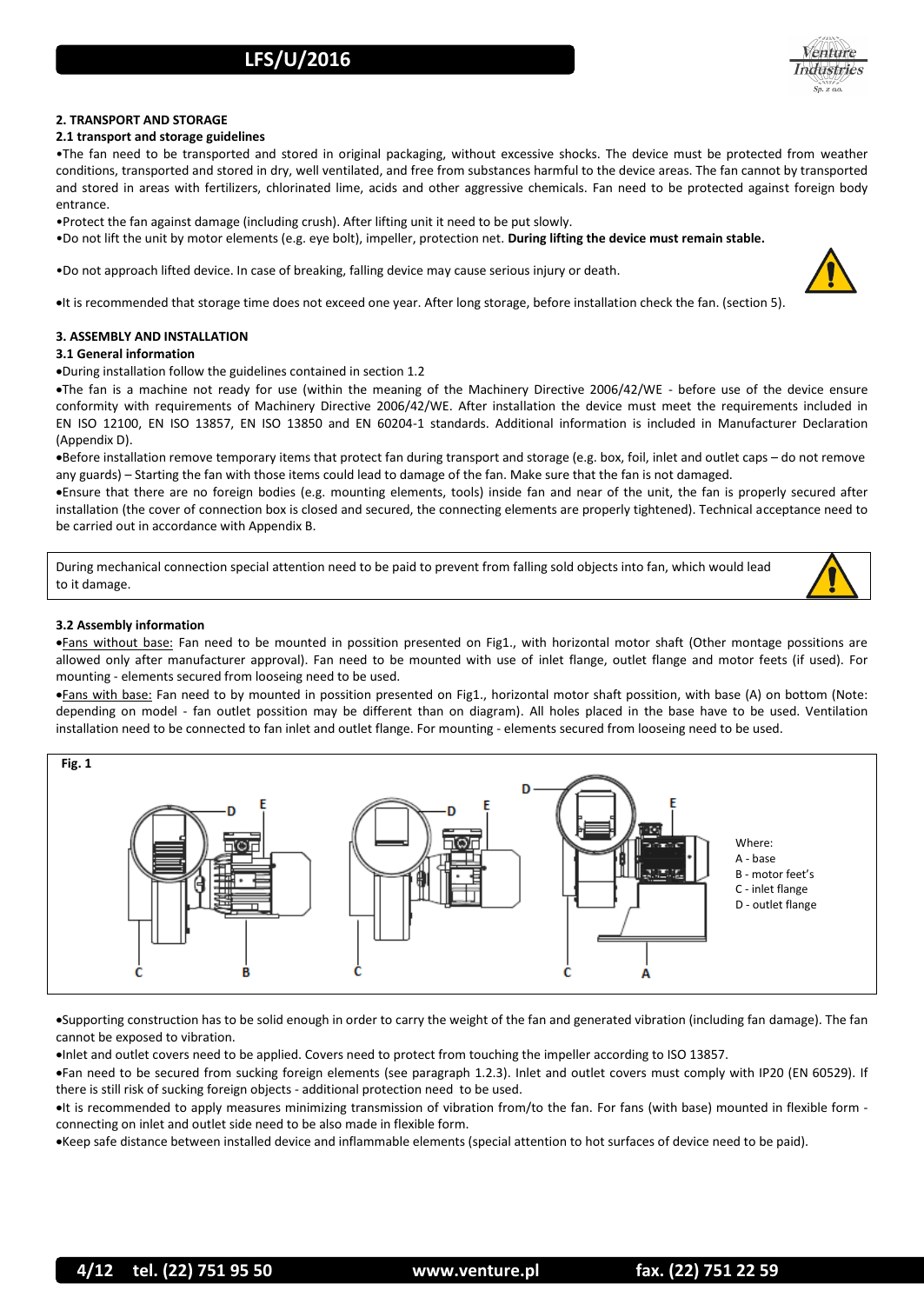

Keep safe distance between motor cooling impeller and obstacles (in accordance with motor documentation, but not less than on Fig. 2).



Measures protecting user from burn by hot elements need to be applied.

#### **3.3 Electrical connection guidelines**

The fan and power supply network must be protected in accordance with local law requirements.

Detailed guidelines related to electrical connection are located in motor operation manual and on motor markings - those guidelines need to be applied.

Protection against short-circuits, protection against overload and voltage asymmetry need to be applied. It is necessary to use switch that cmpletely disconnect fan from voltage.

**Use appropriate protection against electric shock. Fan need to be connected to grounding system with designed for such purpose ground terminal (terminals) – according to documentation and markings placed on motor and markings placed on fan. Grounding protective terminal (PE) located in motor connection box need be used.**

Voltage and frequency of supply network cannot exceed those indicated on the fan nameplate.

Use electrical wires with proper insulation and cross-section. Wires need to withstand temperatures that may occur (see 1.2.9). Wires need to be placed in way excluding contact with moving elements and in a way that liquid (e.g. from condensation) does not run over them in the connection box. Cable glands need to be properly tightened.

Some of fan models are equipped with bimetalic sensor(s) (located in DE bearing shield). Ends of sensors are placed inside motor connection box. During normal operation the sensor circuit is closed (0Ω resistance), and in case of too high temperature - the sensor circuit is open. Ends of sensors need to be connected to proper system (eg. contractor, relay), which shuts down power supply in case of opening sensor circuit.

Some of fan models are equipped with PTC sensors (located on motor windings). Ends of sensors are placed inside motor connection box. PTC sensor resistance grows rapidly with exceeding of permitted motor temperature value. Ends of sensor(s) placed inside connection box need to be connected to system (eg. relay), which shuts down power supply in case of exceeding permitted motor temperature.

### **3.4 Impeller rotation direction**

Make sure that after installation and during using the fan the impeller would rotate in correct direction. After mounting fan to proper construction, with special care taken and in accordance with sector 1 and 4, launch the fan in impulse way (less than 1 second) and check, if the impeller rotates in correct direction, generating airflow in proper direction (rotation direction need to be checked by checking the motor cooling impeller rotation direction). The work with impeller rotating in the wrong direction reduces fan parameters and may damage it. In case of improper impeller rotation, turn of power supply, wait until impeller stops and change proper power supplying wires in junction box.

### **4. USE**

#### **4.1 Use guidelines**

Make sure that turning on of the fan does not make any hazard for personnel and property. Follow the guidelines featured in section 1.2.

The fan is designed for continuous operations  $(S1)$  – too high frequency of starting a fan may lead to motor overheat and damage.

**Fan cannot work with voltage, frequency, current higher than shown on the fan** nameplate (even if motor nameplate/manual allows it). Applying of higher frequency may cause motor damage or mechanical damage of the fan.

**Use of fan with lowered voltage is not allowed** - it may cause e.g. lack of fan start-up and motor overheating and damage.

The device cannot work with current consumption exceeding the value indicated on the nameplate.

In case of activation of any electrical protection, detection of damage, unit must by immediately turn out off use.

The device is adapted to work in certain range of characteristic. Too high volume flow rate of medium, start/work of device with completely opened inlet and/or outlet may lead to motor overheat caused by current consumption exceeding value on the rating plate (current consumed by fan grows as resistance of installation decreases)

Units work parameters (temperature of medium, ambient temperature, min and max flow rate....) refer to rated speed.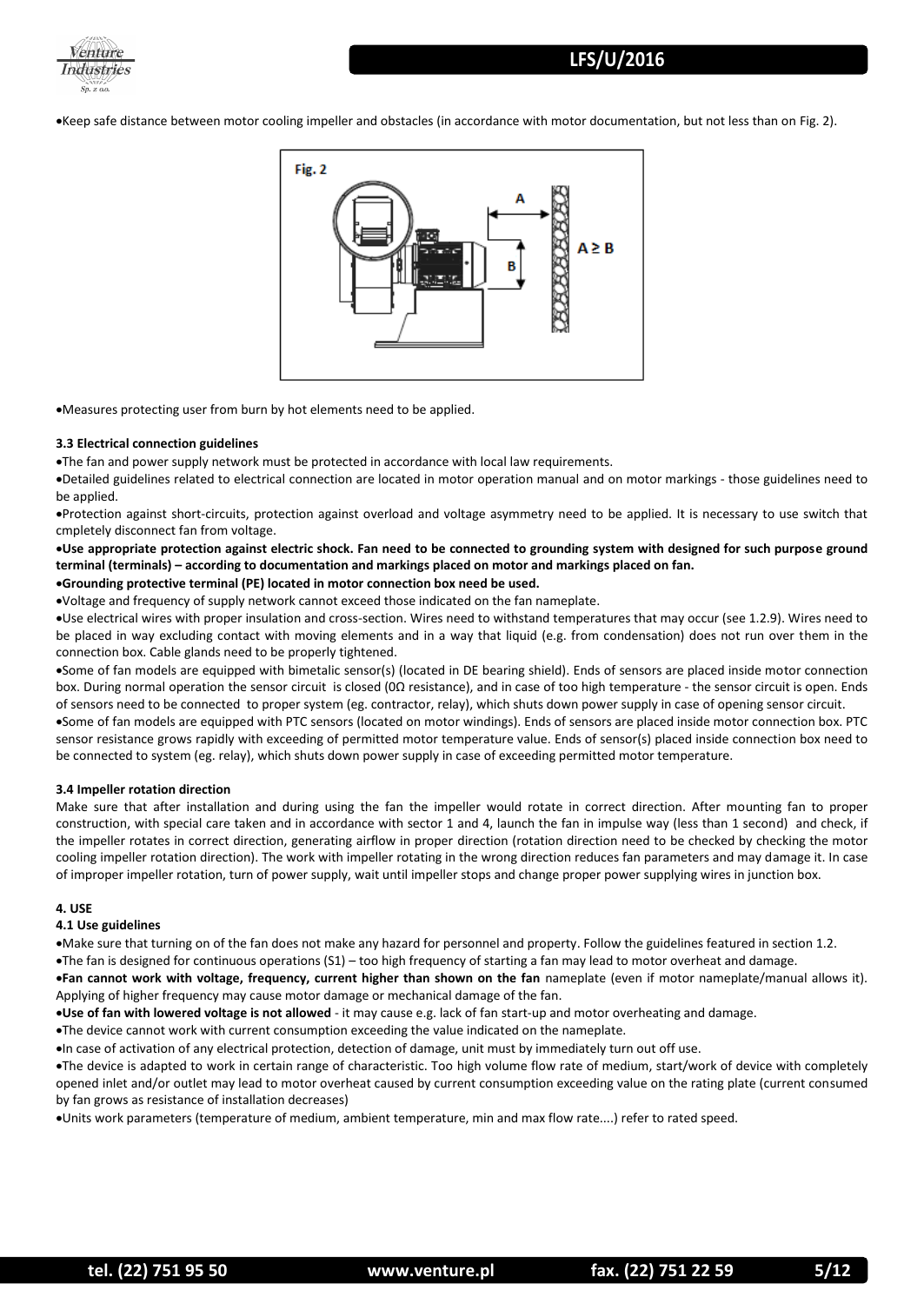

### **5. MAINTENANCE, REVIEW**

### **5.1 Maintenance guidelines**

During maintenance and review follow the guidelines contained in point 1.2 Fan need to be subject of regular review and maintenance (point 5.2).

**Maintenance and review of motor need to be overtaken in accordance with motor documentation and markings.** Exchange of motor bearings need to be made before the end of current bearing lifetime.



To clean fan construction use slightly damp delicate material. It is prohibited to use detergents, liquids under pressure and tools that may scratch the unit surface.

The fan need to be turned on at least once a month (minimum couple of impeller turns).

Ensure that there are no foreign bodies (e.g. assembly components, tools) near and inside the fan inled and outlet channel, the unit is clean, dry and secured after maintenance and review. After cleaning finishes, turn on the fan at max speed for 30 minutes.

### During review special attention to the following need to be paid:

| dust and dirt | Prevent the accumulation of dust/dirt on and inside the fan. Dirt accumulated on: grids – may reduce the fan parameters;      |                    |                    |                    |            |  |  |
|---------------|-------------------------------------------------------------------------------------------------------------------------------|--------------------|--------------------|--------------------|------------|--|--|
|               | housing and motor – can reduce the cooling; hot surfaces –may ignite. Special attention must be paid to motor cooling         |                    |                    |                    |            |  |  |
|               | impeller and its cover. Reduction of cooling ability may lead to overheat of motor without working of safety devices.         |                    |                    |                    |            |  |  |
| corrosion     | Corrosion of the fan may lead to mechanical damage of it. It is forbidden to use the fan if corrosion appears                 |                    |                    |                    |            |  |  |
| overload      | Exceeding of nominal current may be caused by improper choice of fan, mechanical damage (e.g. impeller, bearing),             |                    |                    |                    |            |  |  |
|               | improper electrical connection. Current value must be controlled, and if its growth is noticed, the reason need to be         |                    |                    |                    |            |  |  |
|               | determined and device need to be repaired. Current value cannot exceed nominal value.                                         |                    |                    |                    |            |  |  |
| vibration     | Excessive vibration may cause mechanical damage of the fan or it mounting construction. The vibration increase can            |                    |                    |                    |            |  |  |
|               | indicate bearings damge or loss of impeller balance. Vibration value need to be controlled, and if its growth is noticed, the |                    |                    |                    |            |  |  |
|               | reason need to be determined and device must be repaired.                                                                     |                    |                    |                    |            |  |  |
|               | Maximum vibration value on bearings (perpendicular to motor shaft) after fan installation cannot exceed value presented       |                    |                    |                    |            |  |  |
|               | in table below:                                                                                                               |                    |                    |                    |            |  |  |
|               |                                                                                                                               | rigidly mounted*   |                    | flexibly monted*   |            |  |  |
|               |                                                                                                                               | peak               | r.m.s              | peak               | r.m.s.     |  |  |
|               |                                                                                                                               | $6.4 \text{ mm/s}$ | $4.5 \text{ mm/s}$ | $8.8 \text{ mm/s}$ | $6.3$ mm/s |  |  |
|               | *according to ISO 14694                                                                                                       |                    |                    |                    |            |  |  |

### **5.2 Review and maintenance**

The set between routine checks and maintenance need to be determined by user, based on the observation of unit and specific conditions of use, in order to include specific work conditions. The set cannot be longer than introduced below

 In the case of irregularities the device must be turn off and subjected to review, maintenance and possible repairs / cleaning (when dirt occurs). Examples of reasons for device to work in emergency mode are given in Appendix C.

Staff operating the device must be familiar with it normal working conditions. If the fan work differ from it normal working conditions it need to be turn off from work and inspected.

Detailed information about komponents and it tightening torque is available on request.

*Recommended daily review, not less frequently than once a week.:*

- Device is undamaged, stable and works properly
- There are not any leaks, smoke from motor

Device does not emit any untypical noise, and does not heat up excessively

Device is clean (general control), corrosion does not occur (general control)

Wires are not damaged

there are no untypical leaks from fan

Covers are in proper state and clean

### *Mmonthly review*

Fan current value is not higher than beginning value

The values of generated vibration did not increase (according to beginning value)

Device and covers are clean

Device is clean, filter is not clogged.

*Review once per 3 months, not less than 6 month and 3000 hours of work*

Corrosion does not occur

Fasteners state is proper (they are properly tightened)

Security devices are working and set properly, protection against electrical shock is effective.

Motor insulation resistance value is correct

Structure is complete, components are not damaged (**e.g. by abrasion**)

Fan review made by Venture Industries Sp. z o.o. service is recommended.

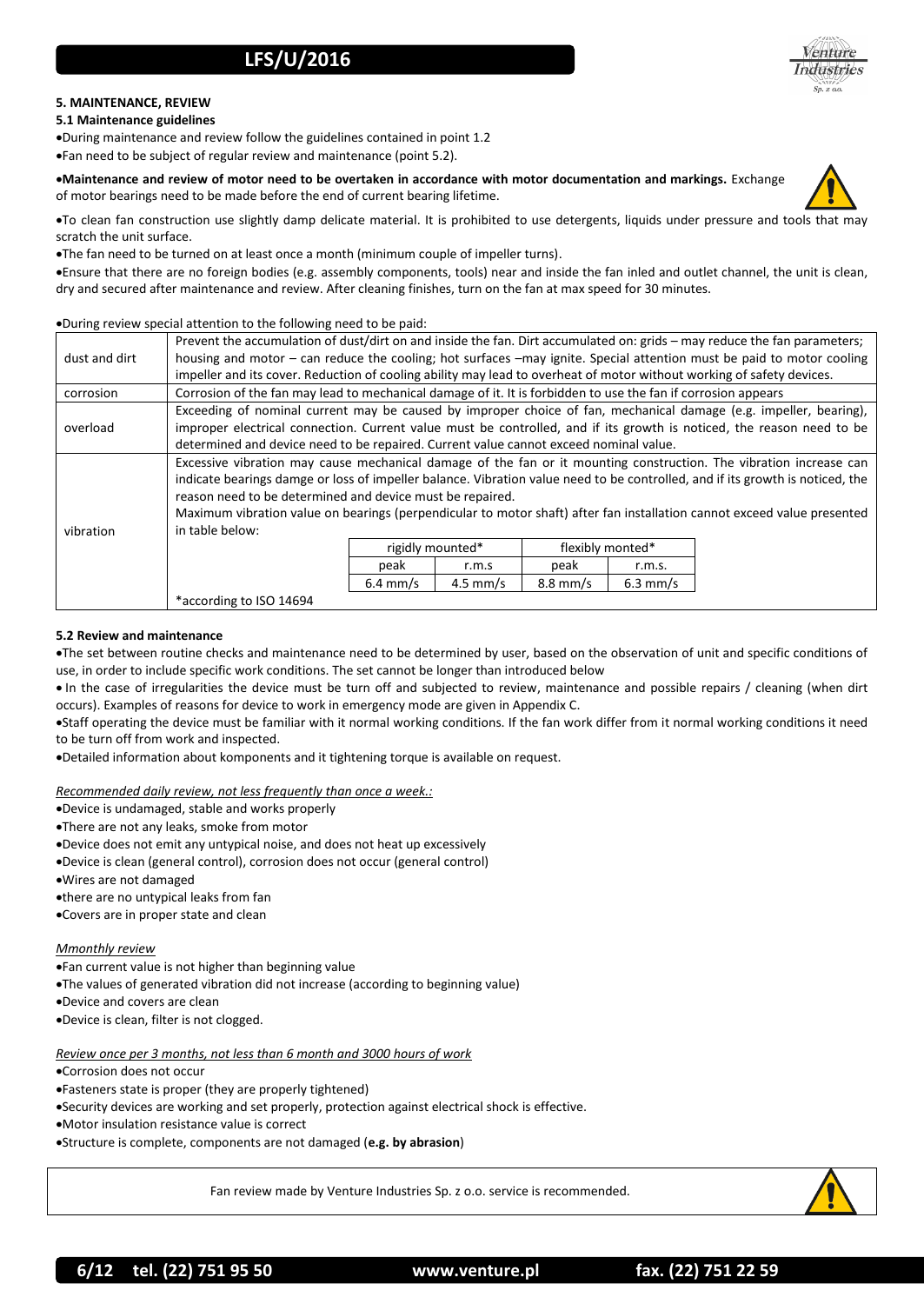

### **6. REPAIR, WARRANTY**

Use only original spare parts and original accessories. Fan repairs need to be made by Venture Industries Sp. z o.o. service or outside, after manufacturer permission. Warrantee conditions are described in guarantee card.

### **7. DISMANTLING AND RECYCLING**

Disconnect unit from its power supply, and dismount according to the guidelines from section 1 of this instruction. Therefore, please deposit all left-over material and packaging in their corresponding recycling containers and hand in the replaced machines to the nearest handler of this type of waste product.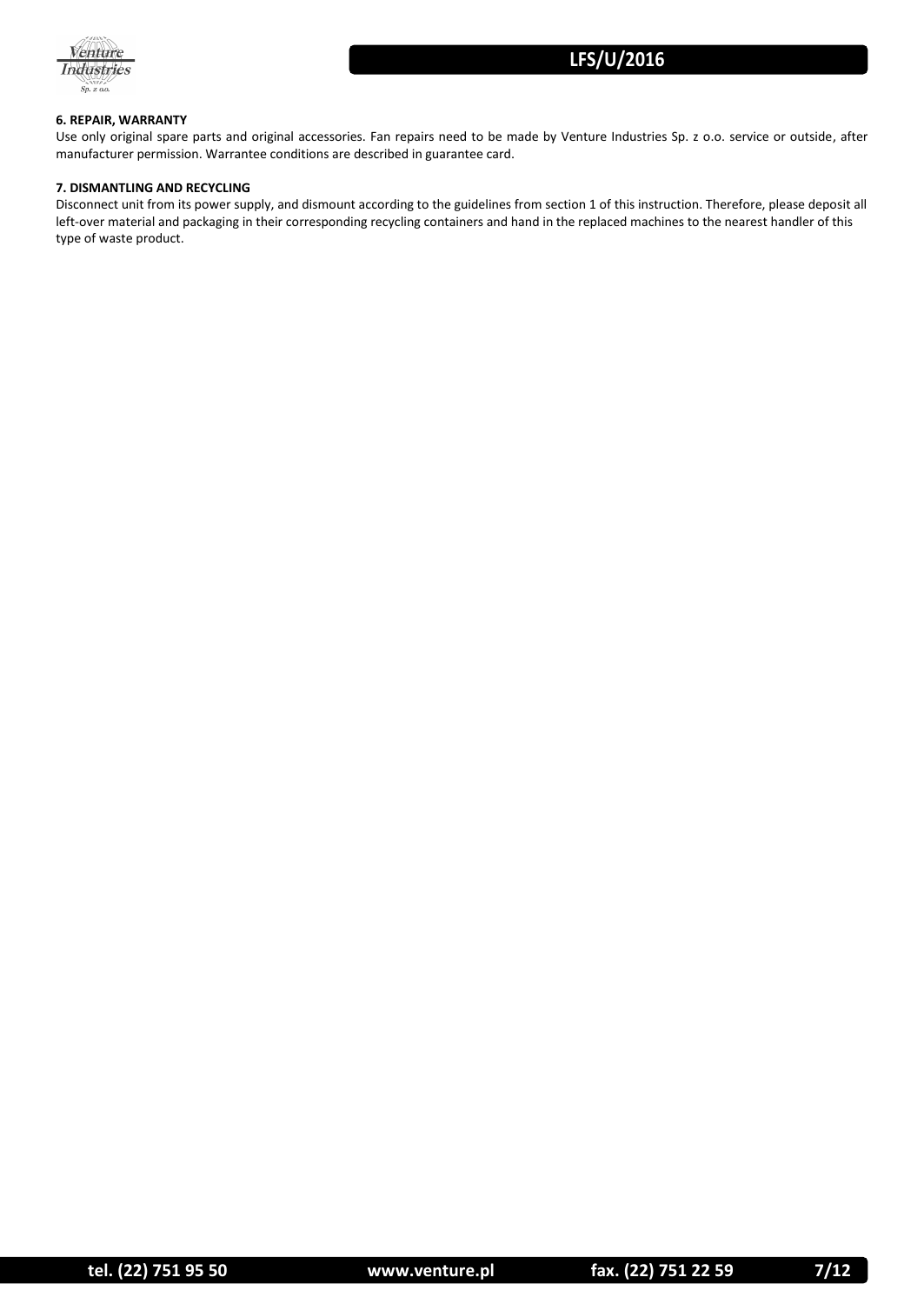

### **Appendix - A (Product indication)**



[1] – product full name

[2] – motor type

- [3] motor power
- [4] nominal current
- [5] motor IP class
- [8] nominal voltage
- [8] power supply frequency
- [9] nominal fan speed

[10]- motor insulation class

- [11] weight
- [12] max ambient temperature
- [13] max temperature of transproted medium
- [14] informetion of accordance with ErP Directive (if apply)
- [15] serial number
- [16] Art. No.
- Additional information indicated on the device
- arrow informing about correct direction of impeller rotation
- arrow informing about correct air flow direction
- indications related to safe use of device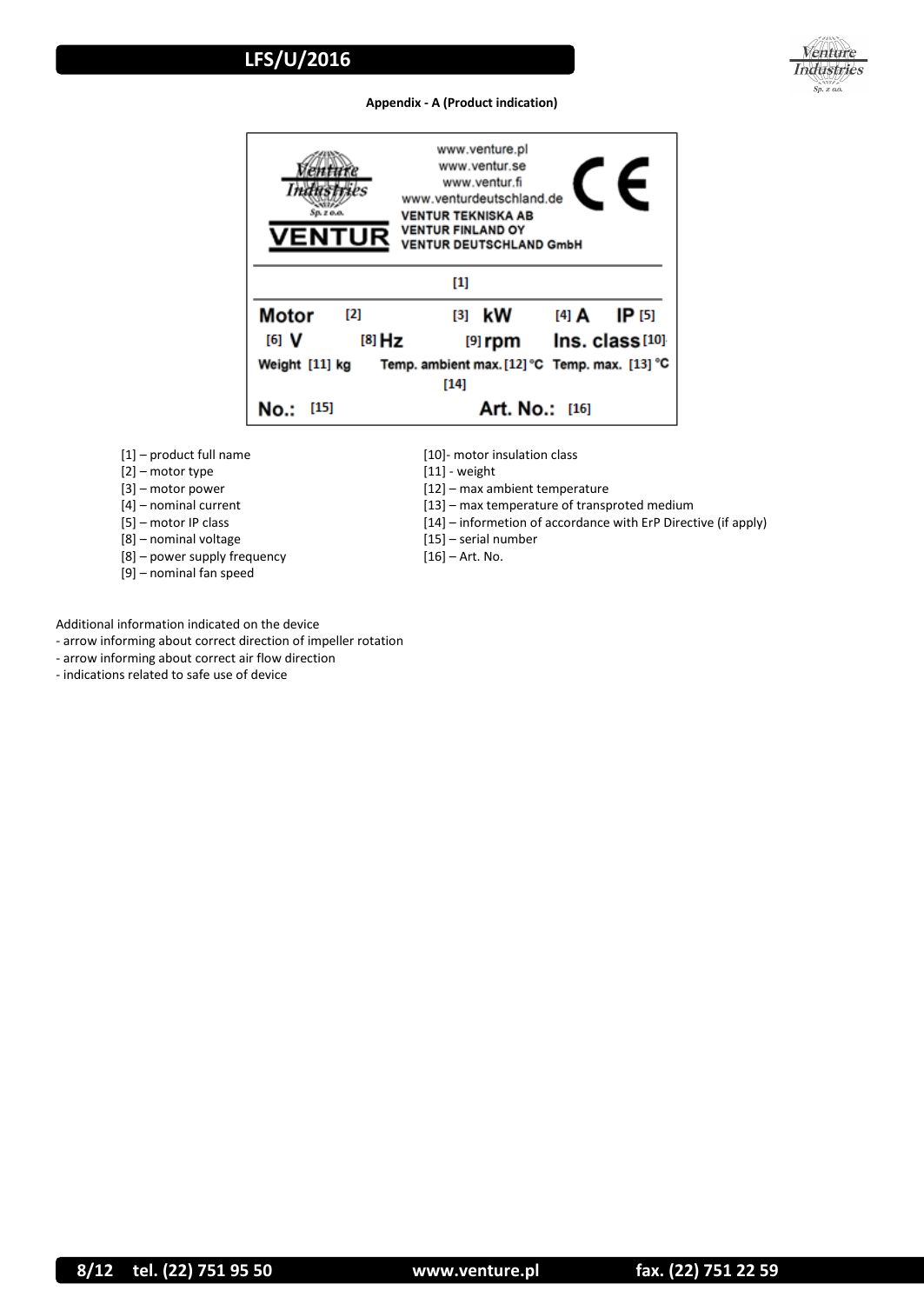

### **Appendix B - (The device receipt form)**

| <b>Before launch</b>                                                                             | Check<br>confirmation |  |
|--------------------------------------------------------------------------------------------------|-----------------------|--|
| Type and model of fan are in accordance with the order.                                          |                       |  |
| The fan is undamaged.                                                                            |                       |  |
| There is no foreign body inside fan, and the fan is clean.                                       |                       |  |
| The fan is reliably and solidly fixed in workplace.                                              |                       |  |
| The fan is properly leveled                                                                      |                       |  |
| Wires are properly tightened.                                                                    |                       |  |
| Ambient temperature and transported medium temperature are compatible with fan nameplate         |                       |  |
| Proper electrical protection is applied                                                          |                       |  |
| Grounding of fan is applied.                                                                     |                       |  |
| Network power supply is compatible with fan power supply.                                        |                       |  |
| Power supply disconnecting switch is applied.                                                    |                       |  |
| Personnel using the fan read and understood the operation and montage manual.                    |                       |  |
| Proper inlet and outlet covers (grids) have been applied                                         |                       |  |
|                                                                                                  |                       |  |
| After fan launch (continuous work period minimum 30 minutes)                                     |                       |  |
| Readings and set of vibration measurement device has been written (they are available in future) |                       |  |
| Readings and set of current measurement device has been written (they are available in future)   |                       |  |
| Value of current for each of phase does not exceed nominal one                                   |                       |  |
| The vibration value is not higher than permitted.                                                |                       |  |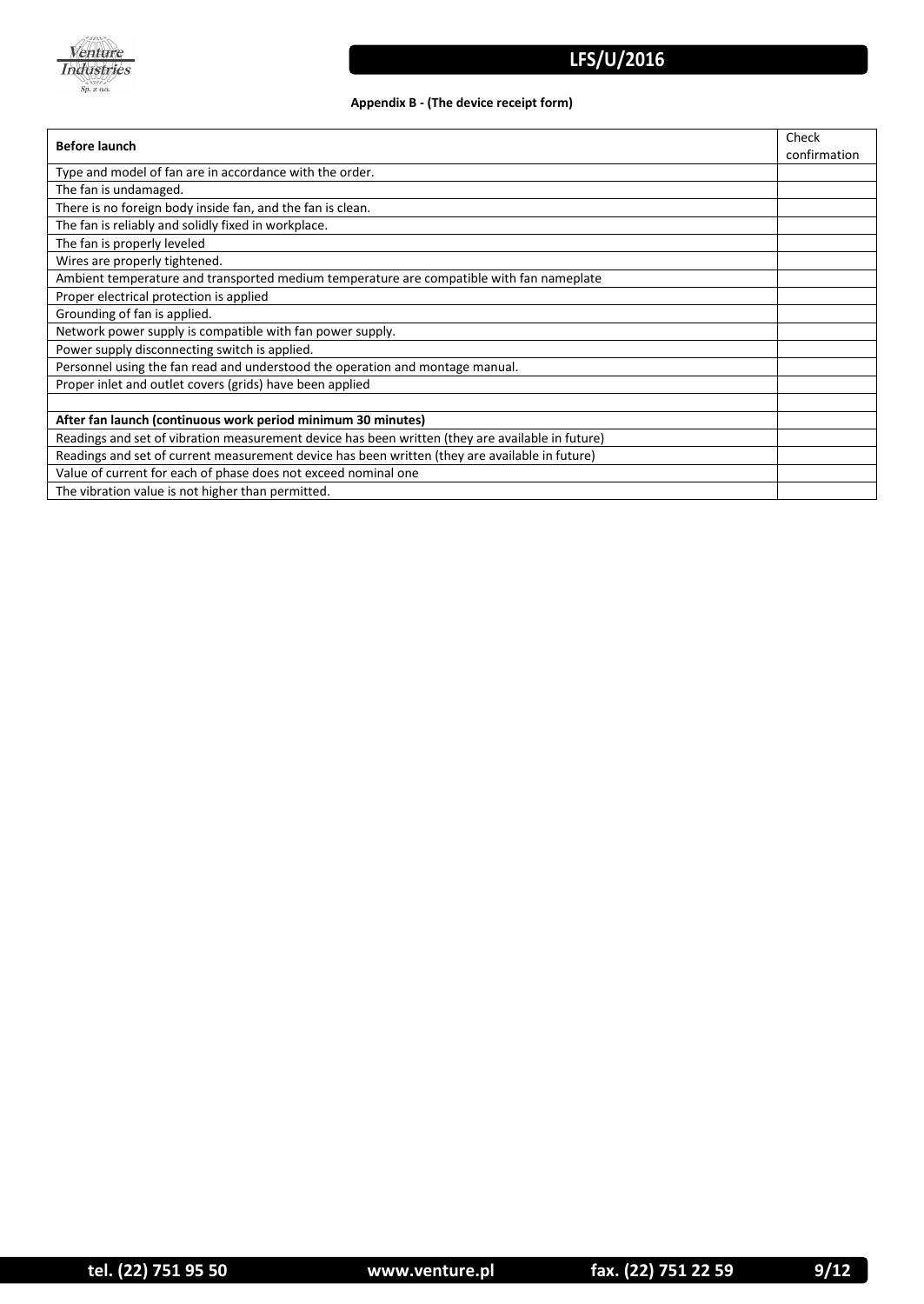

### **Appendix - C (EXAMPLES OF DEVICE FAULTY WORKING)**

| <b>SYMPTOMS</b>                               | <b>POSSIBLE REASON</b>                                                                                                                                            |  |  |
|-----------------------------------------------|-------------------------------------------------------------------------------------------------------------------------------------------------------------------|--|--|
|                                               | .Used or damaged impeller                                                                                                                                         |  |  |
|                                               | •Fan levelled in wrong way                                                                                                                                        |  |  |
|                                               | .Dirt accumulated on impeller caused loss of balance;                                                                                                             |  |  |
| Excessive vibration or                        | ·Impeller loss of balance                                                                                                                                         |  |  |
|                                               | •Parts rubbing;                                                                                                                                                   |  |  |
| noise                                         | •Damage or wear of bearings;                                                                                                                                      |  |  |
|                                               | .Damage of measurement system, that is responsible for signalization of excessive vibration.                                                                      |  |  |
|                                               | .Deformed motor shaft;                                                                                                                                            |  |  |
|                                               | .Loose of impeller fix screw, impeller is loose on motor shaft;                                                                                                   |  |  |
|                                               | .Loss of balance of motor impeller or damage of motor (wear/damage of bearing)                                                                                    |  |  |
|                                               | .Rubbing between fan impeller and housing;                                                                                                                        |  |  |
|                                               | •Damage or wear of bearings;                                                                                                                                      |  |  |
|                                               | .Damage of motor windings (overheat, insulation degradation, insulation breakdown etc.);                                                                          |  |  |
| Motor overload                                | .Damage of switch or security system;                                                                                                                             |  |  |
|                                               | •Failure of one of supply phases;                                                                                                                                 |  |  |
|                                               | • Exceeding of maximum motor speed;                                                                                                                               |  |  |
|                                               | . Too low flow                                                                                                                                                    |  |  |
|                                               | . Rubbing between fan impeller and housing or foreign body (e.g. tool left after installation);                                                                   |  |  |
|                                               | •Failure of one of supply phases;                                                                                                                                 |  |  |
| Failed fan start-up                           | •Failure of start-up system, e.g. Y/D                                                                                                                             |  |  |
|                                               | . Reset of security devices has not been made, wrong security device                                                                                              |  |  |
|                                               | •Motor connected in wrong way or damaged                                                                                                                          |  |  |
|                                               | .Too low supply voltage                                                                                                                                           |  |  |
|                                               | • Excessive start-up time<br>• Motor overload                                                                                                                     |  |  |
|                                               |                                                                                                                                                                   |  |  |
| Protective devices                            | •Motor launching done too often (thermal protection - if applied or overheating)                                                                                  |  |  |
| activation during fan<br>work and overheating | •Improper set of protection system e.g. in system with PTC or thermocontact sensors (if applied)                                                                  |  |  |
|                                               | • Improper cross-section of power supply wires<br>•Lack of sufficient motor cooling eg. dirt placed on motor cooling impeller (thermal protection - if applied or |  |  |
|                                               | overheating)                                                                                                                                                      |  |  |
|                                               | ·Damage of device                                                                                                                                                 |  |  |
| Too low flow                                  | .Too low power supply frequency                                                                                                                                   |  |  |
|                                               | .Obstacles in ventilation installation                                                                                                                            |  |  |
|                                               | ·Damaged bearings                                                                                                                                                 |  |  |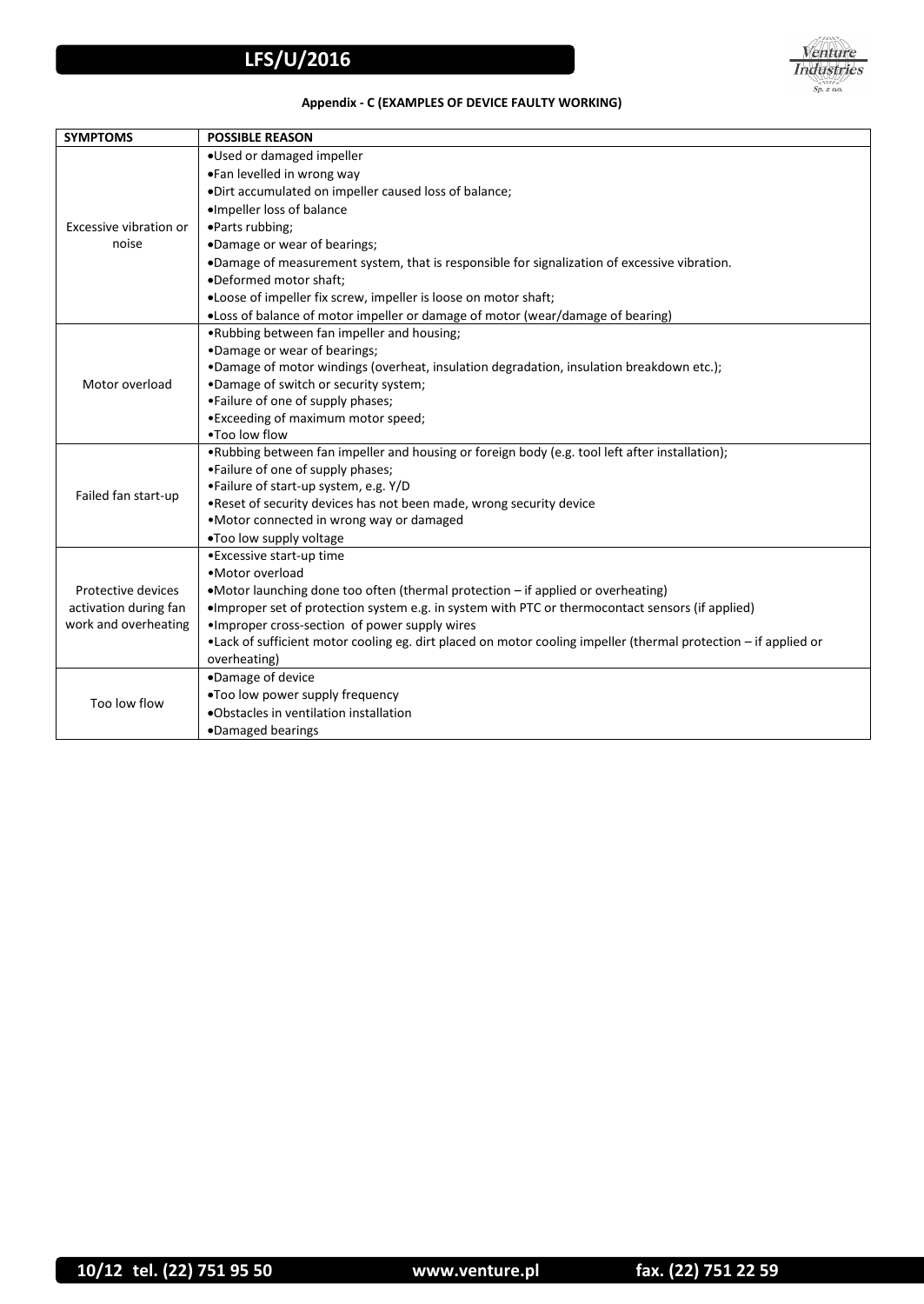

### **Appendix - D (Declaration of Manufacturer)**

EU Declaration of Conformity in accordance with 2014/30/EU Directives EC Declaration of Incorporation in accordance with 2006/42/EC Directive (Appendix II 1B)

### Manufacturer:

Venture Industries Sp. z o.o. ul. Mokra 27 05-092 Łomianki-Kiełpin Polska



doc. no. P1.1.02012019 EN

### declares that the product described below:

| Name:                 | Centrifugal fan                                                                                                                                                                                                                                  |
|-----------------------|--------------------------------------------------------------------------------------------------------------------------------------------------------------------------------------------------------------------------------------------------|
| Type:                 | BN / BM / BH / BE / BL / GFB / GFS / GFS-HT / GMB / GMT / GMT-HT / GSB / GSF /<br>GST / HBB / HBB-HT / HBB-K / HSD / HSR / HST / HST-HT / HST-K / KEF / LFA / LFB /<br>LFS / MBA / MBB / MBB-HT / MBB-K / MBB-P / MDA / MHB / MPA / MPB / MPB-HT |
|                       | / MPB-K / MPR / MPT / MPT-HT / MPT-K / MRA / MRB / MSB / MSB-HT / MSB-K /<br>MSB-P / MSBN / MSBN-HT / MSBN-K / MST / MTA / QP                                                                                                                    |
| Model and serial no.: | all manufactured                                                                                                                                                                                                                                 |
| CE marking date:      | 2010 / 2012 (HSD) / 2015 (GMT, GMB, BN, BM, BL, BE) -<br>in accordance with 2014/30/EU Directive                                                                                                                                                 |
| Use/Function:         | transport of specified medium after incorporation into<br>machinery (as defined by 2006/42/WE Directive)                                                                                                                                         |

### complies with the requirements of:

Machinery Directive 2006/42/EC - Annex I, item: 1.3.4, 1.5.1, 1.7.1.

Electromagnetic Compatibility Directive 2014/30/EU

Compliance with 2014/30/EU Directive applies to the single product. When product is used with other components the installer is responsible for compliance of entire system with the provisions of 2014/30/EU Directive.

### Following standards were applied (partially or full):

**EN ISO 12100** EN 60034-1 EN 60204-1 EN ISO 13857 Compliance with EN ISO 13857 refers to safety devices supplied and installed in the product by the manufacturer.

### Furthermore:

 $\bullet$ Product is partly completed machinery (as defined by Directive 2006/42/EC), and it must not be put into service until the machinery in which it is incorporated has been declared in conformity with the provisions of 2006/42/EC Directive (and its amendments).

The machinery (installation) into which the product is incorporated should particularly meet the  $\bullet$ requirements of current standards: EN ISO 12100, EN ISO 13857, EN 349+A1, EN ISO 13850, EN 60204-1.

Unit complies with Regulation (EU) No 327/2011 implementing Directive 2009/125/EC with regard to ecodesign requirements for fans driven by motors with an electric input power between 125 W and 500 kW.

 $\bullet$ In accordance with 2006/42/EC Directive requirements: The technical documentation for above mentioned product has been prepared in accordance with Directive 2006/42/EC, Annex VII, Part B, and is located in the manufacturer office: Lotnicza 21A, 86-300, Grudziądz, Poland. The person authorized to comply the relevant technical documentation: Piotr Pakowski (Lotnicza 21A, 86-300, Grudziądz, Poland). Relevant information about the product will be provided in electronic or paper form in response to a reasonable request of national authorities.

Quality system is in accordance with ISO 9001:2015.

Wojciech Stawski **Managing Director** 

Date: 02.01.2019 Kiełpin